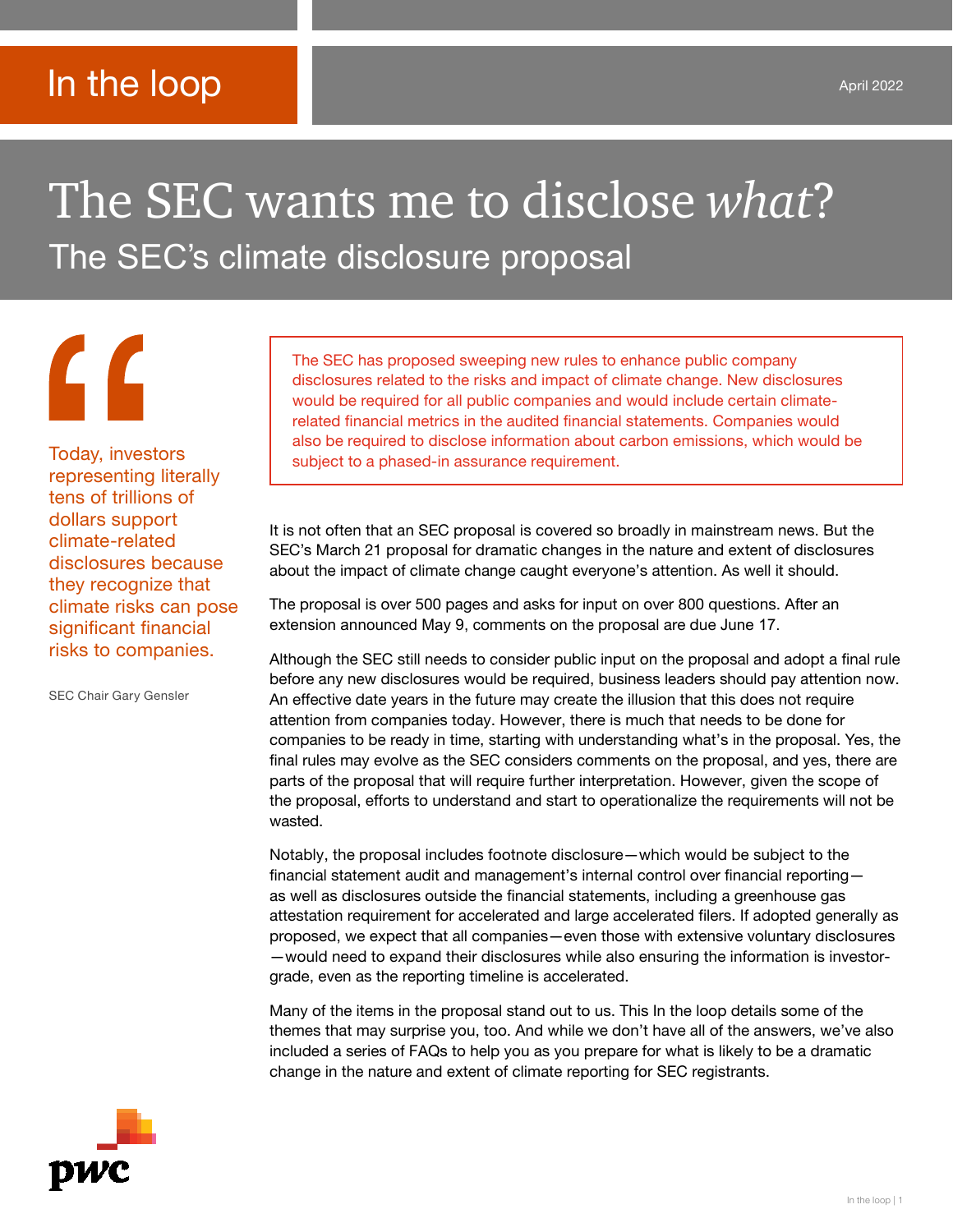# Highlights of proposed disclosure requirements

The following summary of the key disclosure provisions of the proposal provides context for the discussion that follows about some of the challenges companies may face if the final rules mirror the proposed requirements.

| <b>Regulation S-K climate-related disclosures</b>                             |                                                                                                                                                                                                                                                        |  |  |  |
|-------------------------------------------------------------------------------|--------------------------------------------------------------------------------------------------------------------------------------------------------------------------------------------------------------------------------------------------------|--|--|--|
| <b>Climate-related impacts on</b><br>strategy, business model,<br>and outlook | $\rightarrow$ Physical and transition risks reasonably likely to have a material impact over the short,<br>medium, and long term and how they are considered as part of business strategy, financial<br>planning, and capital allocation (see FAQ 2.3) |  |  |  |
|                                                                               | $\rightarrow$ Zip code level disclosure of location of assets subject to climate-related risks with additional<br>disclosures required for assets and operations located in flood hazard zones or regions of<br>high or extremely high water stress    |  |  |  |
| Greenhouse gas (GHG)<br>emissions reporting                                   | $\rightarrow$ Scope 1 and Scope 2 - disaggregated by type of greenhouse gas and in the aggregate,<br>accompanied by an emissions intensity measure                                                                                                     |  |  |  |
|                                                                               | $\rightarrow$ Scope 3 - if material or included in the registrant's GHG emissions reduction target or goal                                                                                                                                             |  |  |  |
|                                                                               | $\rightarrow$ GHG reduction targets or goals and transition plan, if any                                                                                                                                                                               |  |  |  |
| Governance and oversight of<br>climate-related risks                          | $\rightarrow$ Board of director's oversight of climate-related risks                                                                                                                                                                                   |  |  |  |
|                                                                               | $\rightarrow$ Whether any member of the board of directors has expertise in climate-related risks, and if<br>so, the nature of the expertise                                                                                                           |  |  |  |
|                                                                               | $\rightarrow$ Management's processes for identifying, assessing, and managing climate-related risks                                                                                                                                                    |  |  |  |
|                                                                               | <b>Regulation S-X financial statement footnote disclosures</b>                                                                                                                                                                                         |  |  |  |

| <b>Financial impact metrics</b>        | $\rightarrow$ Quantitative disclosure of the impacts of severe weather events and other natural conditions<br>as well as transition activities on individual financial statement line items, if the impact is<br>greater than a bright-line 1% threshold (determined as the sum of the absolute value of<br>positive and negative impacts) |  |  |
|----------------------------------------|--------------------------------------------------------------------------------------------------------------------------------------------------------------------------------------------------------------------------------------------------------------------------------------------------------------------------------------------|--|--|
| <b>Expenditure metrics</b>             | $\rightarrow$ Quantitative disclosure of amounts capitalized and expensed related to severe weather<br>events and other natural conditions as well as transition activities, following the same 1%<br>threshold as the financial impact metrics                                                                                            |  |  |
|                                        | $\rightarrow$ Expenditures and costs related to meeting any disclosed GHG emissions reduction targets<br>or other climate-related commitments                                                                                                                                                                                              |  |  |
| Impact on estimates and<br>assumptions | $\rightarrow$ How estimates and assumptions are impacted by climate-related events and transition<br>activities                                                                                                                                                                                                                            |  |  |
| <b>Other information</b>               | $\rightarrow$ Contextual information about how each specified metric was derived, including a description<br>of significant inputs and assumptions                                                                                                                                                                                         |  |  |
|                                        | $\rightarrow$ Description of the impact of physical risks and transition risks (as identified in the Regulation<br>S-K disclosures) on the financial statement metrics                                                                                                                                                                     |  |  |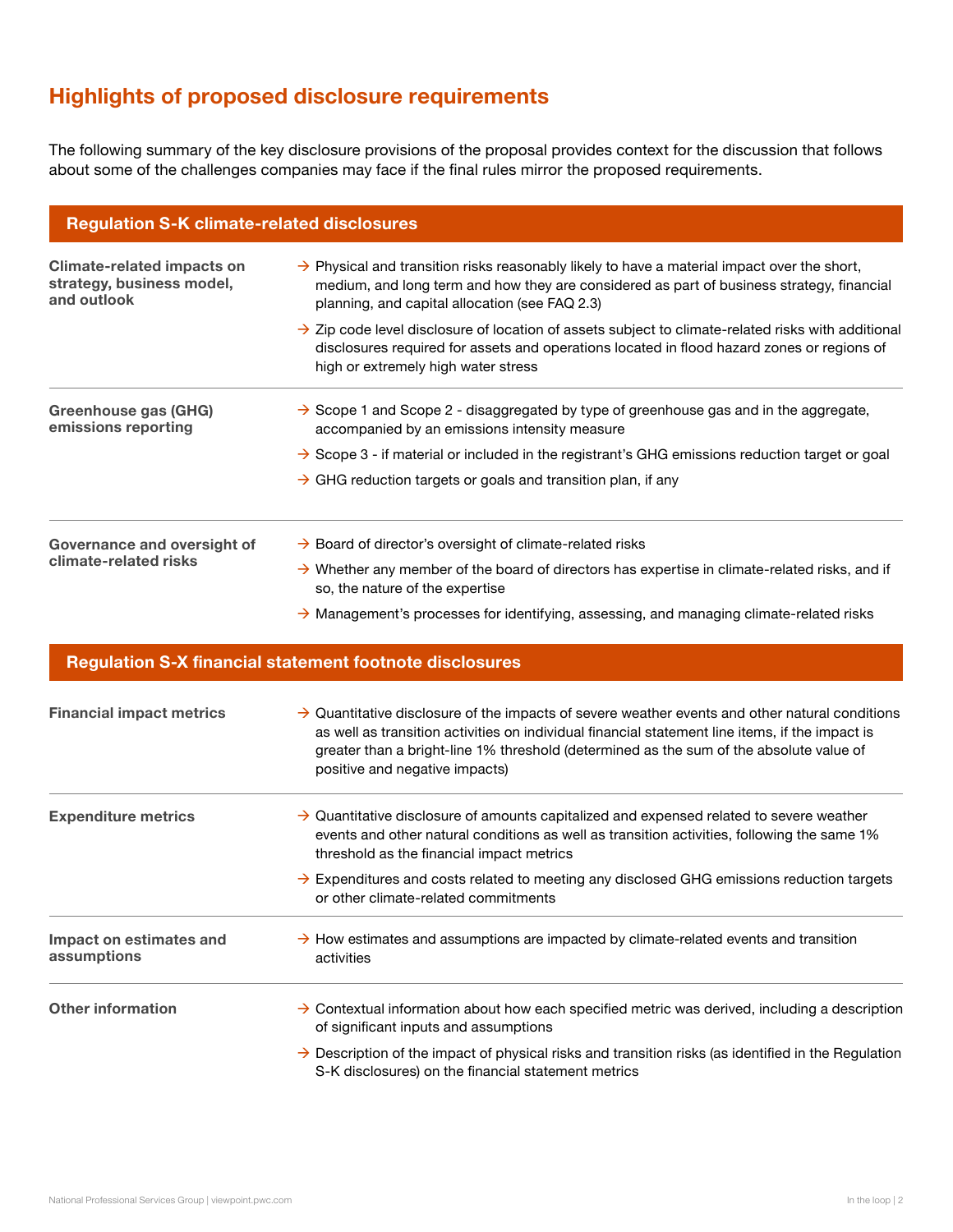# Focus areas

Given the scope and length of the SEC's document discussing its proposed enhancement and standardization of climate-related disclosures, it's tempting to read the summary fact sheet and then wait for the final rules. But we believe that would be a mistake. There may be some key areas on which companies want to provide their views and the SEC is actively soliciting feedback. In addition, given the breadth of proposed disclosures and the limited transition timeline, companies need to start preparing now. The following are some of the provisions generating the most discussion.

- Climate-related risks
- [Notes to the audited financial statements](#page-3-0)
- **[Emissions and emissions reductions](#page-3-0)**
- [Scope 3 emissions disclosures](#page-3-0)
- [Conditional disclosures](#page-4-0)
- **[Materiality](#page-4-0)**
- [Governance](#page-5-0)
- [Attestation](#page-5-0)
- **[Transition](#page-6-0)**

# Climate-related risks

The proposed rules would require a registrant to disclose "how climate-related risks have impacted or are likely to impact [its] strategy, business model, and outlook." Risks may include, for example, the need to reduce GHG emissions because the registrant has operations in a jurisdiction that is limiting (or will limit) emissions in support of the Paris Agreement. While this is a common example, it's far from the only one. The potential climate-related risks are broad and include both acute and chronic risks associated with extreme weather and other natural conditions—items like the impact of drought, rising temperatures, floods, and wildfires—as well as transition risks. The SEC proposal avoids debate about what constitutes a "climate-related risk" by specifically defining the physical and transition risks within the scope of the disclosures (see FAQ 2.3).

The climate-related risk disclosures would be included in a new section of the annual report or registration statement entitled "Climate-Related Disclosure," with a requirement to update for material changes on a quarterly basis. This presentation is intended to "facilitate review of the climate-related disclosure by investors alongside other relevant company financial and nonfinancial information." In addition to the qualitative disclosures, this section would include disclosure of the location of assets at physical risk, disaggregated by zip code location, as well as additional information about assets located in flood zones or regions of high or extremely high water stress.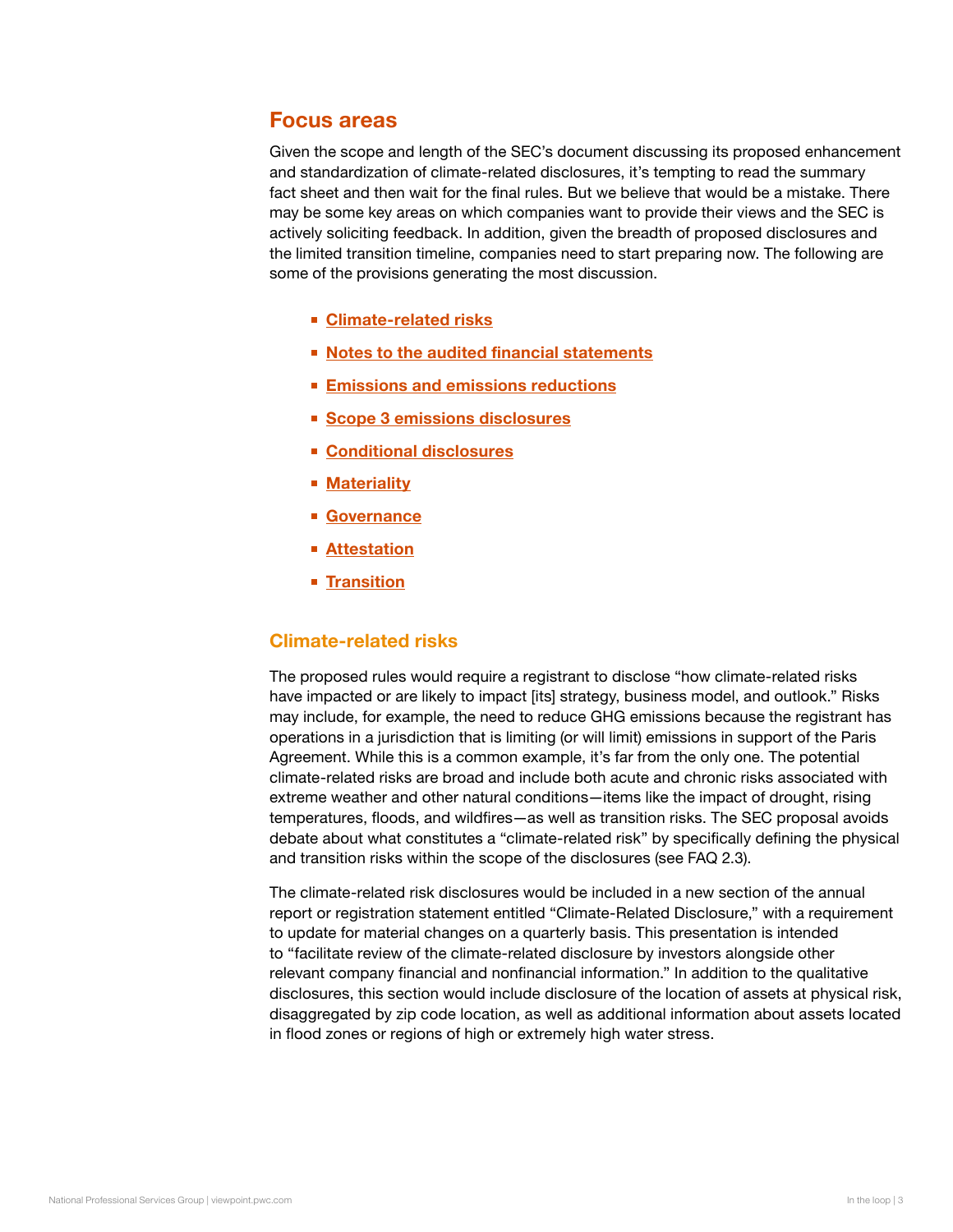# <span id="page-3-0"></span>Notes to the audited financial statements

One of the standout provisions in the SEC proposal is the requirement to include certain climate-related disclosures in the annual financial statements; these disclosures would be subject to both management's internal control over financial reporting as well as audit by the entity's auditor. As discussed in the table above, the proposed disclosures are extensive and include a disclosure of financial impact and expenditure metrics, with disclosure determined based on a "bright-line" threshold. The SEC states that the "proposed quantitative threshold could also promote comparability and consistency among a registrant's filings over time and among different registrants compared to a principles-based approach."

Complying with these rules would require a registrant to identify severe weather events, transition activities, and climate-related risks, and determine the impact of these items on individual financial statement line items—at a threshold of 1% of the impacted line item. According to the proposal, the list of potential items that need to be considered is long, including expenditures related to the research and development of new technologies, relocation of assets or operations at risk, and the purchase of assets intended to reduce GHG emissions (see FAQ 2.4).

Companies are likely not capturing information at this low threshold today and may need to enhance their existing reporting systems to accurately capture all of the information that would be required.

# Emissions and emissions reductions

The proposed rules would require all companies to disclose Scope 1 (direct) and Scope 2 (primarily electricity-related) greenhouse gas emissions in the new "Climate-Related Disclosure" section of the annual report or registration statement. In addition, the proposal would specifically require disclosure of emissions excluding the impact of any purchased or generated offsets. Any offsets used in a company's emissions reduction strategy would be disclosed separately. Thus, the proposed disclosures would highlight whether a company intends to reduce emissions through operational changes or whether it will be dependent on the purchase (or generation) of offsets. These requirements will enhance visibility—and potentially scrutiny—of a company's approach to achieving "net zero" or other similar goals.

# Scope 3 emissions disclosures

Many companies already report Scope 1 and Scope 2 emissions. However, the SEC proposal would bring much more transparency to the emissions resulting from a company's value chain—which is captured in a company's Scope 3 emissions. Specifically, registrants (except smaller reporting companies) would be required to disclose Scope 3 emissions in the new "Climate-Related Disclosure" section of the annual report or registration statement if "those emissions are material, or if the registrant has set a GHG emissions reduction target or goal that includes its Scope 3 emissions." The proposal indicates that this disclosure was included because it may be material to an investor's assessment of climate-related risk, particularly transition risk, as it may provide clarity on the potential financial impact of transitioning to a lower carbon economy (see FAQ 3.1).

# $\overline{\mathsf{G}}$ Greenhouse gas emissions in many respects resemble financial statement

disclosures, involving as they do significant estimates and assumptions and providing critically important insight into a company's operations.

SEC Commissioner Allison Herren Lee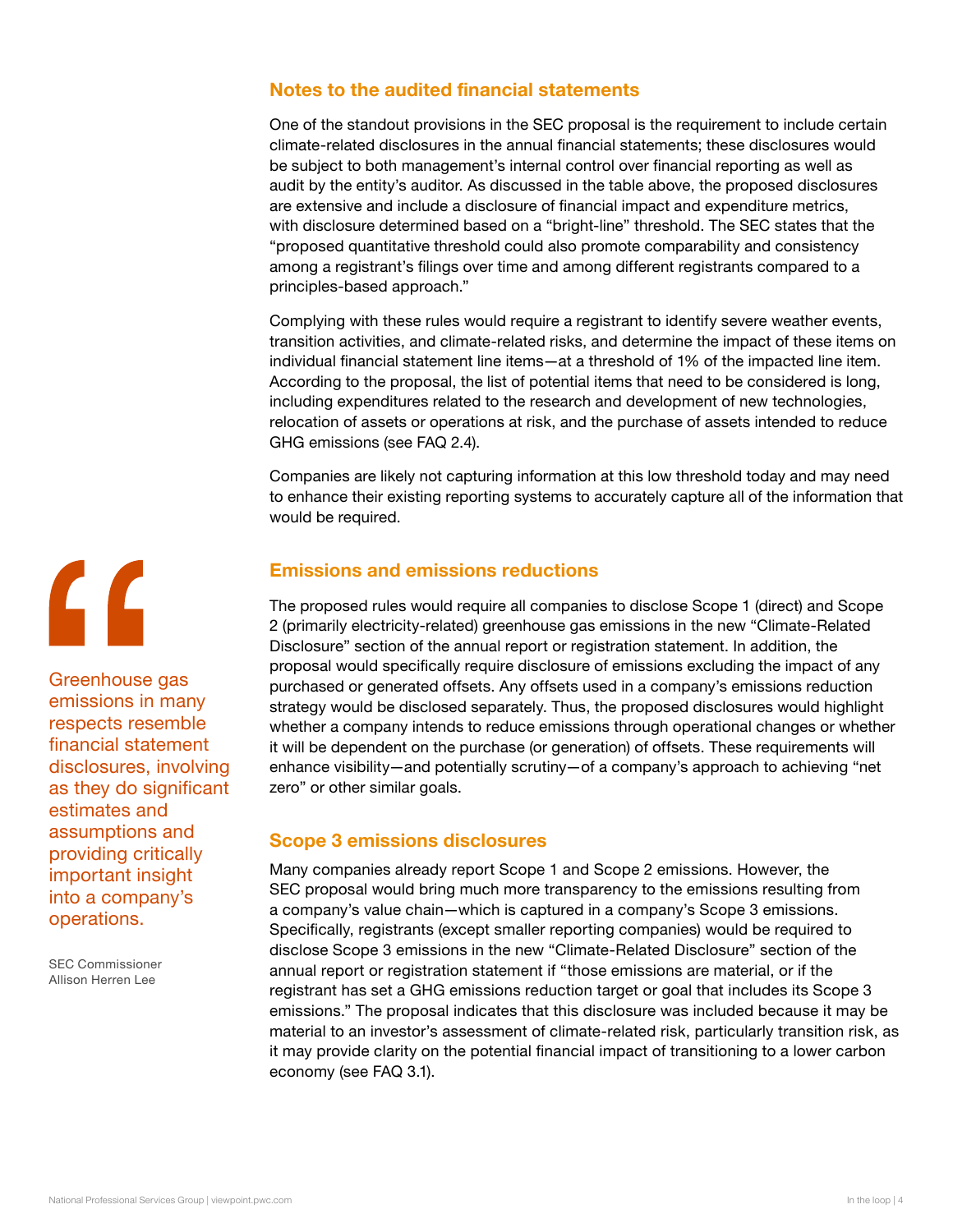<span id="page-4-0"></span>It may seem easy enough to determine if the company has goals that encompass Scope 3. But assessing materiality? Companies may need to calculate their Scope 3 emissions just to determine if they are, indeed, material. Either way, calculating Scope 3 emissions is complex and may be reliant on information from suppliers or that requires estimation based on available data and certain assumptions about a company's value chain: from emissions created through the mining of raw materials, to the eventual disposition of a product by consumers. Many companies are already calculating at least some Scope 3 emissions; however, disclosure in an SEC document, even with safe-harbor protection, would likely require enhanced processes and controls.

## Conditional disclosures

The proposed disclosures to be included in annual reports and registration statements are extensive and center primarily on the impact climate-related risks could have on a registrant's strategy, business model, and outlook. The proposed rules, however, are not applied to all companies equally. In some cases, the SEC requires companies with more established climate-related programs or processes to provide additional disclosures. For example, as noted above, a company with emission reduction goals that encompass Scope 3 emissions would be required to make additional disclosures—even if Scope 3 is immaterial. Companies would also be required to disclose an internal estimate of the cost of carbon emissions, if used. Further, companies that use scenario analysis or any analytical tools to assess the impact of climate-related risks would be required to provide various disclosures, including qualitative and quantitative information about the scenarios considered as well as the potential financial impact. The SEC believes "scenario analysis could help investors evaluate the resilience of the registrant's business strategy in the face of various climate scenarios that could impose potentially different climate-related risks."

However, perhaps the most significant incremental disclosure for ESG-leading companies relates to transition plans, and not just those linked to reducing emissions. A company that has set a climate-related target or goal—whether that plan relates to emissions, water usage, energy usage, or ecosystem restoration—would need to disclose details about the plan, the unit of measure, the defined time horizon, and how progress toward the goal is tracked.

These more prescriptive disclosures have some companies rethinking their goals, processes, and strategies, which is clearly not the intended impact of these disclosures.

#### **Materiality**

As discussed above, some of the footnote disclosures would be based on "brightline" requirements at a threshold of 1% of the impacted financial statement line item; however, the determination of whether disclosures outside of the financial statements are required—such as climate-related risks and, in some cases, Scope 3 emissions—is based on a materiality assessment. For example, climate-related risks would need to be disclosed if the matter is likely to have a material impact over the short, medium, or long term. The proposal says that it defines "material'' similar to how it's currently applied in areas like MD&A, which in turn is based on securities law and Supreme Court precedent, meaning "a matter is material if there is substantial likelihood that a reasonable investor would consider it important when determining whether to buy or sell securities or how to vote." This approach is different from the proposed requirements in other jurisdictions,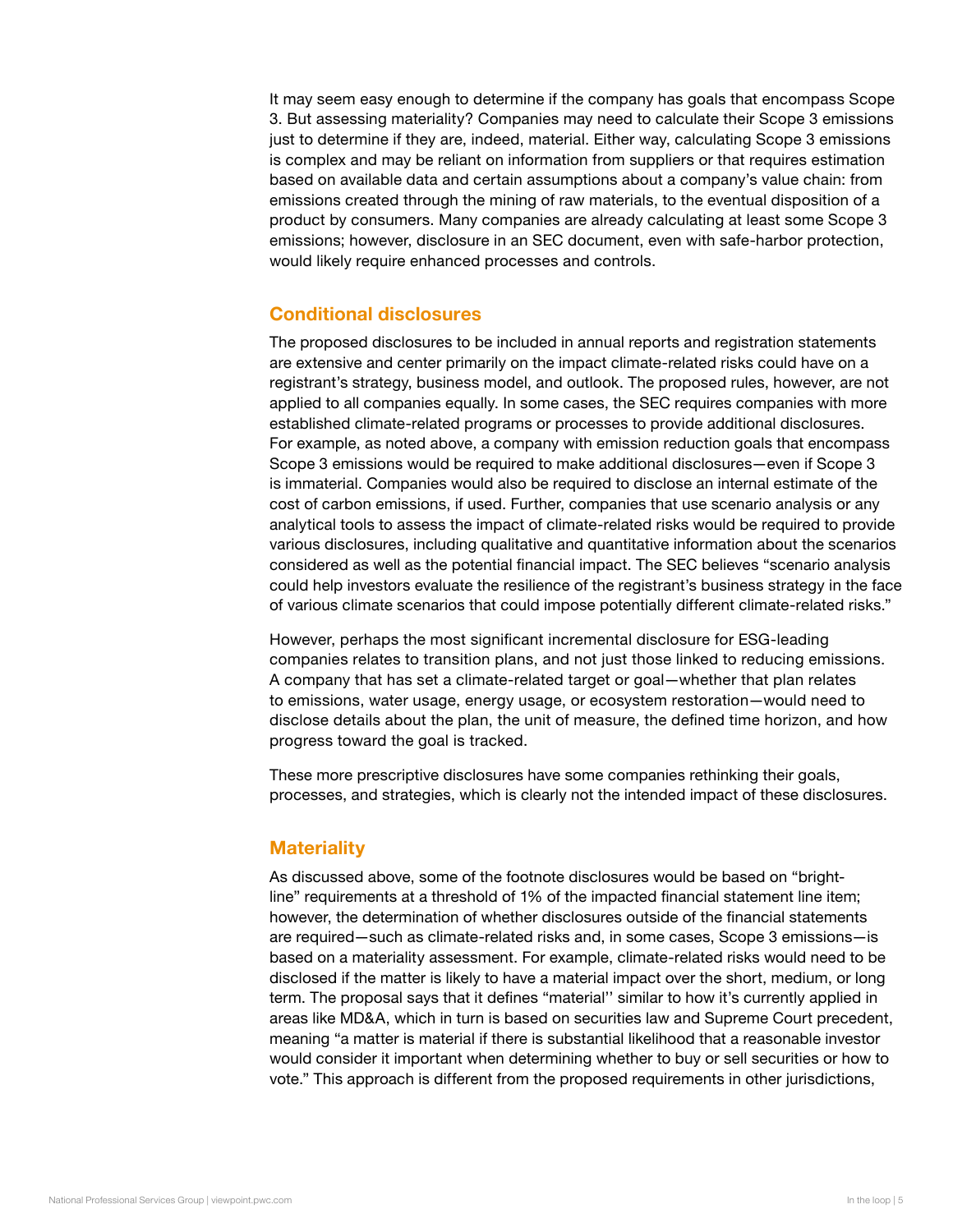# <span id="page-5-0"></span>"

Through the SEC's embrace of the TCFD framework, we are that much closer to providing investors with a consistent, comparable view into the financial impacts of climate change so they can make better-informed financial decisions. When markets have the information to accurately price the financial impacts of climate change, capital will shift towards businesses that prioritize climate resilience, transition, and sustainability.

Mary Schapiro, TCFD Vice Chair and Former SEC Chair

like Europe, where the rules are expected to incorporate a concept of "double materiality," an assessment that incorporates the needs of a broader group of stakeholders in the evaluation of what is deemed material. The impact of the different definitions of materiality may become clearer as the SEC and European rules are finalized (see FAQ 1.4).

The SEC has leveraged the definition of materiality used in SEC filings today. But there may be some questions around how it may be applied to some of the disclosures that would be required by the SEC's proposal. Typically, materiality is considered in the context of a company's current financial condition and may or may not explicitly consider future periods, especially periods that extend as far in the future as many potential climate-related impacts. Given the uncertainty around many climate developments, in some cases, this evaluation may be challenging. The proposed rules acknowledge this difficulty, and note that registrants have other requirements to disclose forward-looking information, including in MD&A. In addition, the forward-looking statement safe harbor provisions would generally apply assuming the relevant conditions are met (although it would not apply in an initial public offering).

# **Governance**

The proposed rules would require disclosure about a board's role in overseeing climaterelated risks and management's role in assessing and managing those risks. While not requiring a board expert, the registrant would need to disclose which board members or committee is responsible for oversight of climate-related risks and the name of any board member with expertise in the area. This requirement is similar to the existing requirement for a company to disclose whether or not it has at least one audit committee financial expert serving on its audit committee.

Interestingly, this requirement is also similar to the SEC's March 9 proposal related to cybersecurity, which requires a discussion of the oversight process and disclosure of the name of a board member with cybersecurity expertise, if any. However, in that case, the SEC specifies that the information may be disclosed in the proxy. The cyber proposal also includes safe harbor language that is explicit that a director designated as having cyber expertise is not an "expert" for purposes of liability under securities laws. The climate proposal does not discuss any safe harbor for designation as having climate expertise, although a question in the proposal asks if proxy disclosure should be an alternative (SEC proposal, question 7).

# **Attestation**

Under the proposal, a large accelerated or accelerated filer would need to engage a third party to attest to its disclosure of Scope 1 and Scope 2 GHG emissions. This requirement would be phased in. For example, a company that initially discloses emissions under the proposed rules for 2023 would need limited assurance for 2024 and 2025, and reasonable assurance for 2026 and beyond. The SEC believes that doing so will provide investors with "an additional degree of reliability regarding not only the figures that are disclosed, but also the key assumptions, methodologies, and data sources the registrant used to arrive at those figures." It's unusual for the SEC to require assurance over disclosures outside the financial statements, in part because most other quantitative disclosures in SEC filings are derived from the same books and records that support the audited financial statements.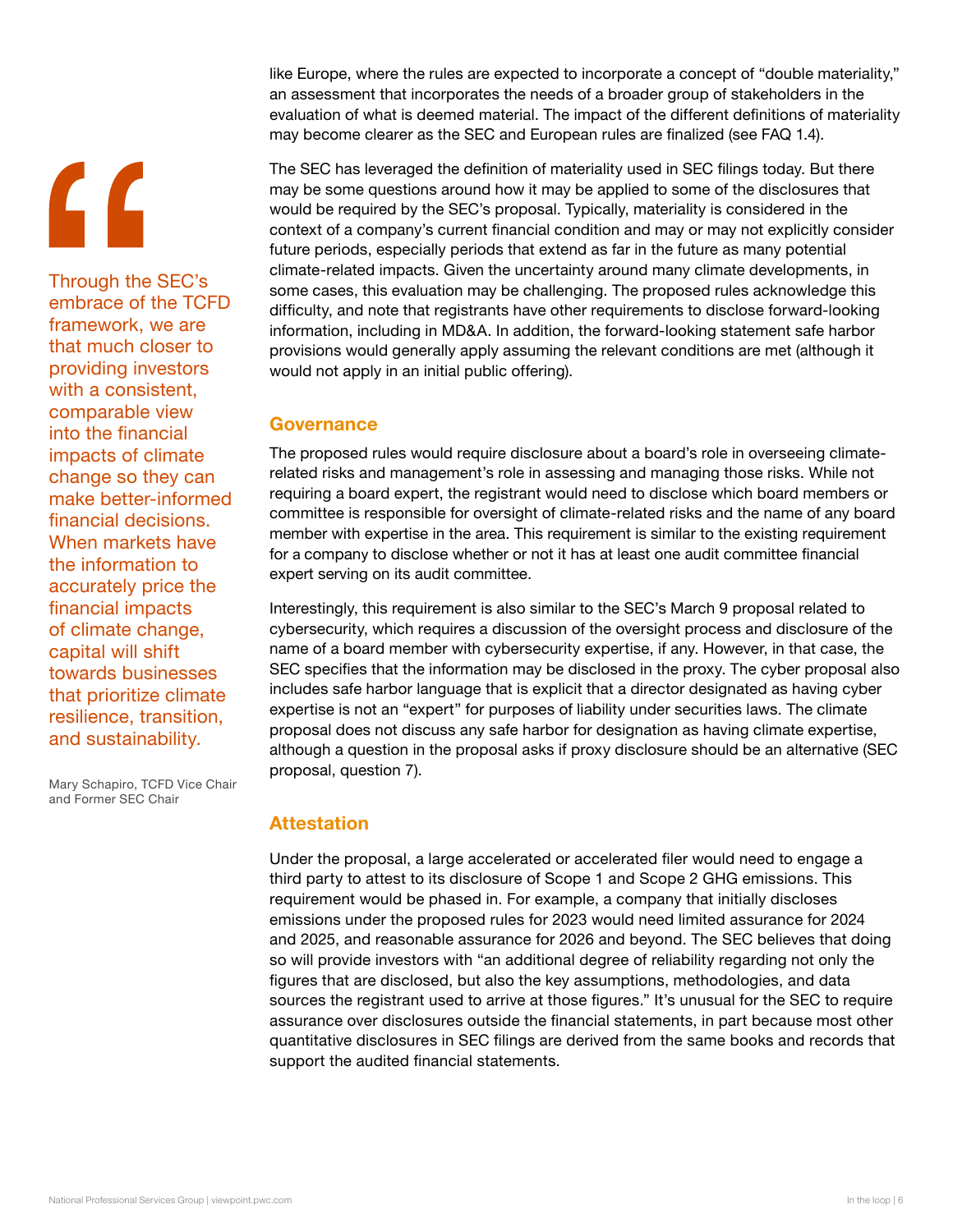<span id="page-6-0"></span>According to the Center for Audit Quality, more than half of the S&P 500 obtain some type of assurance over their GHG emission data. Given the proposed attestation provider requirements, current service providers may no longer be qualified to do the work. While the service provider would not need to be the same as the financial statement auditor, they would need to be independent of the registrant and perform the engagement in accordance with professional standards. Further, the registrant would need to disclose (among other things) if the provider has a license to provide assurance from a licensing or accreditation body and if the GHG emission attest engagement is subject to any oversight inspection program.

# **Transition**

The disclosure requirements are phased. This phased approach is intended to provide registrants with "time to establish necessary systems, controls, and procedures" and is based on registrant type (dates assume a calendar year-end filer).

|                                     | <b>Disclosure compliance date</b>                 |                                        | <b>Scope 1 and Scope 2 attestation</b> |                                     |
|-------------------------------------|---------------------------------------------------|----------------------------------------|----------------------------------------|-------------------------------------|
| <b>Registrant type</b>              | All proposed<br>disclosures.<br>excluding Scope 3 | Scope 3                                | Limited<br>assurance                   | Reasonable<br>assurance             |
| Large accelerated                   | Fiscal year 2023<br>(filed in 2024)               | Fiscal year 2024<br>(filed in 2025)    | Fiscal year 2024<br>(filed in 2025)    | Fiscal year 2026<br>(filed in 2027) |
| Accelerated                         | Fiscal year 2024<br>(filed in 2025)               | Fiscal year 2025<br>(filed in $2026$ ) | Fiscal year 2025<br>(filed in $2026$ ) | Fiscal year 2027<br>(filed in 2028) |
| Non-accelerated                     | Fiscal year 2024<br>(filed in 2025)               | Fiscal year 2025<br>(filed in 2026)    | Exempted                               | Exempted                            |
| <b>Smaller reporting</b><br>company | Fiscal year 2025<br>(filed in 2026)               | Exempted                               | Exempted                               | Exempted                            |

However, comparative disclosures are required for all periods presented, with provisions to exclude the information for historical periods if it is not "reasonably available to the registrant without unreasonable effort and expenses." This would mean some registrants may need to disclose information for 2022 or 2021. In addition, even without this requirement, the proposed adoption timeline may be challenging for companies, especially those with less mature processes.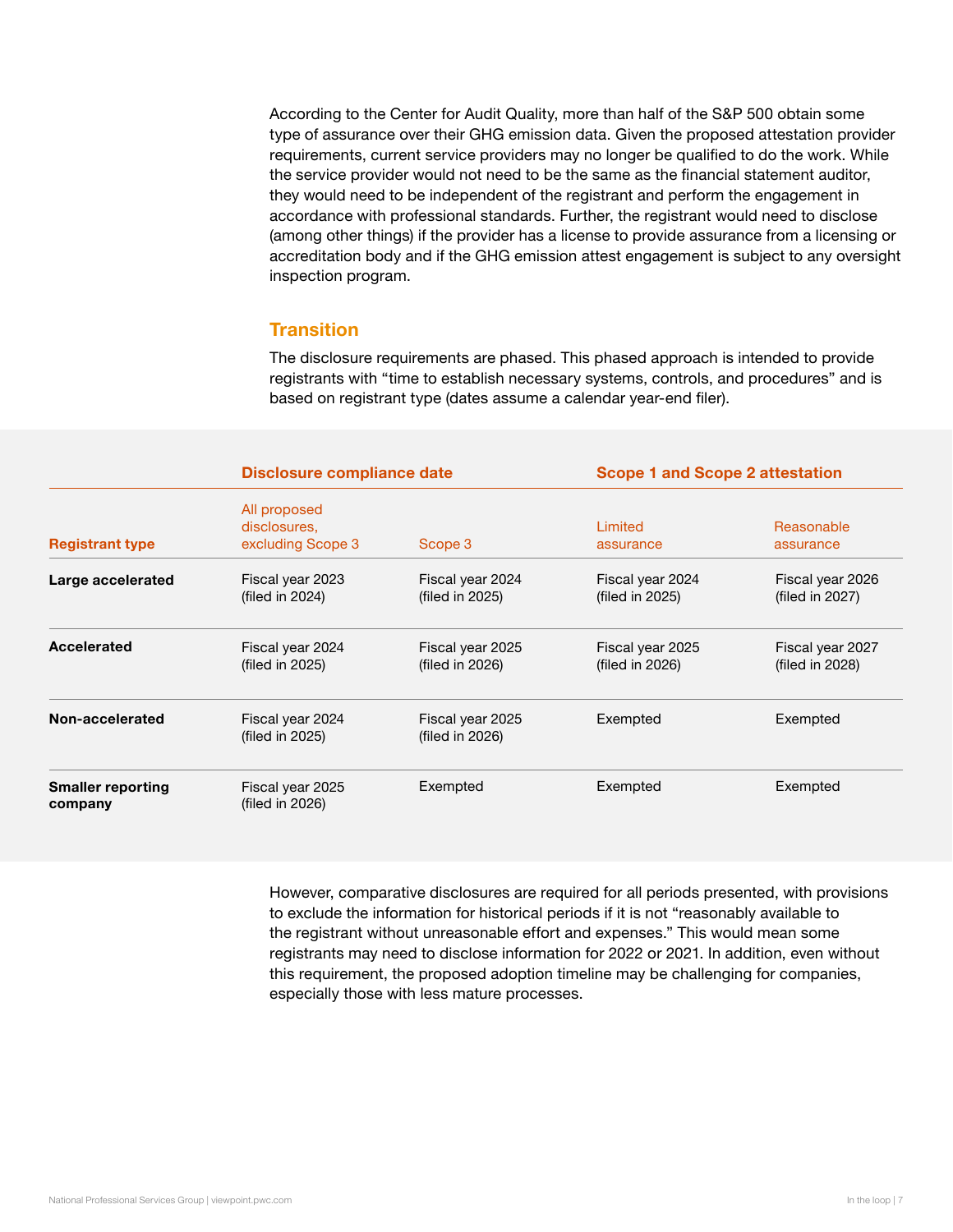# What should companies do now?

Although some of the proposed requirements will undoubtedly evolve as a result of the rule-making process, we expect the final rules to generally reflect the same key focus areas. Given the size of the proposal, assessing the impact on an individual company will not be an easy task. In preparation, there are several actions companies can, and should, take now to prepare for adoption:



Review the proposal, evaluate current climaterelated disclosures within SEC filings and corporate sustainability reports, and identify significant gaps with the proposed requirements



Establish a cross-functional team (including representatives from Finance, Operations, IT, Risk and Compliance, Internal Audit, and Legal) to develop a comprehensive strategy on climate disclosures and risk management



Review the company's current voluntary disclosures to consider what information and processes can be leveraged in support of the SEC's proposed disclosures



Inventory climate-related data, including internal and external sources, and develop processes to define key climate metrics and methodologies and to capture relevant data in a timely manner



Establish a framework for controls and identify where controls, business processes, and IT general controls need to be established, enhanced, and monitored



Discuss attestation requirements with service providers to understand requirements and limitations



Develop training to ensure the board understands the extent of the proposed governance disclosures and encourage directors to assess whether any changes are warranted in the board's processes related to oversight of climaterelated risks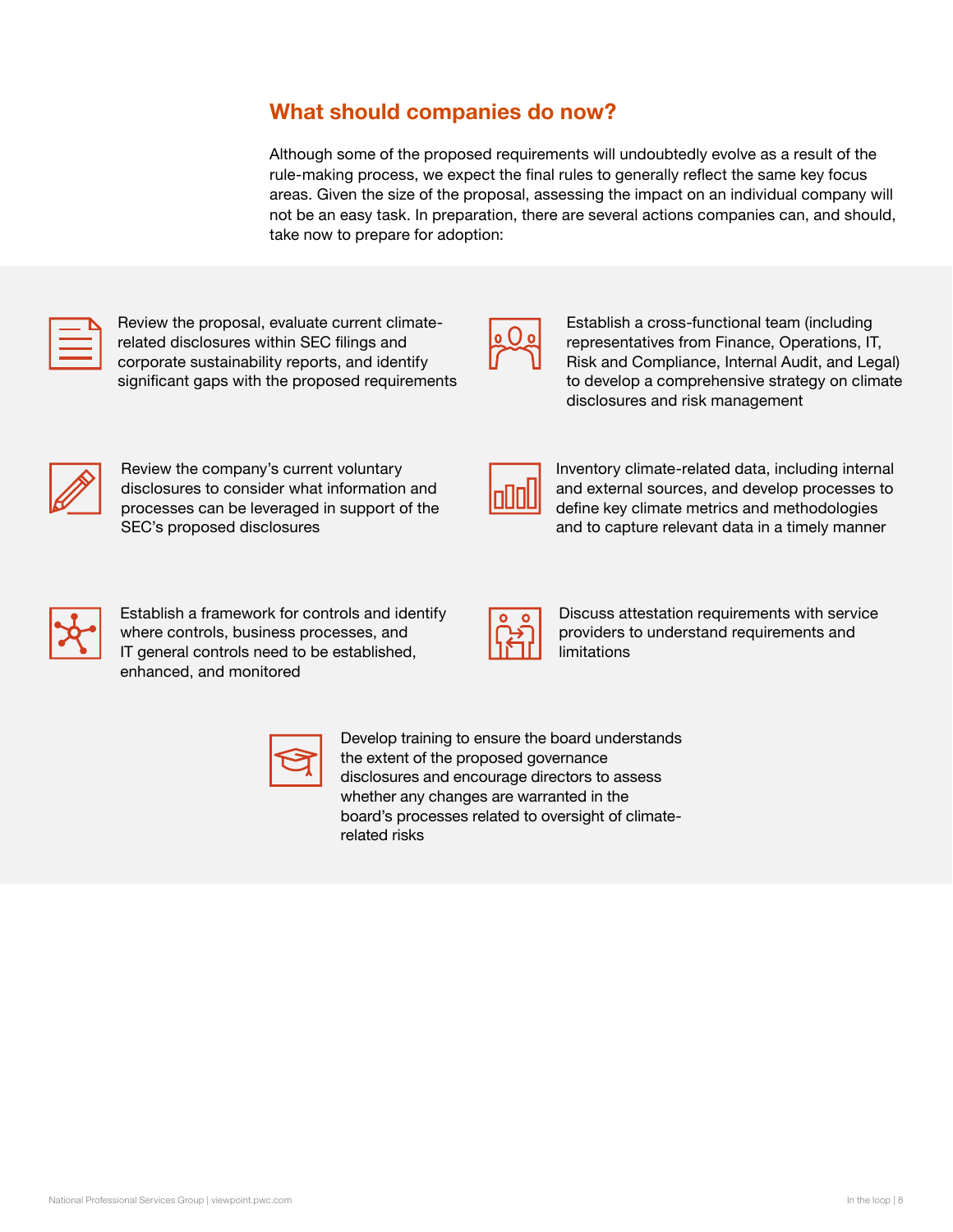Understanding the proposed rules and preparing to comply with the requirements will likely require effort by all companies, even those that provide some level of climate-related information today. Even the most advanced voluntary reporting processes will likely require some enhancement to produce investor-grade climate information in compliance with the proposed rules and accelerated reporting timeline.

Companies may find that continuing to provide voluntary climate information in advance of any required compliance date will be time well spent. Information used in voluntary reports can be a good starting point to identify gaps in current processes compared to what will be needed to comply with the proposed requirements. Further, the SEC proposal reflects current demand among retail and institutional investors for more information about climate risk and response. These groups will continue to assess companies based on climate-related metrics (whether in annual reports, on websites, or in press releases) even prior to any final rules.

The SEC often emphasizes the importance of companies "telling their stories." That's how you convey to investors a view of the company through the eyes of management: a view beyond what the numbers say. Now is no different. As the focus of investors continues to evolve, companies should continue to be transparent, continue to work toward their ESG goals, and continue to be environmental leaders. The importance of mitigating the impact of climate change is as important leading up to adoption of the proposed rules as it will be when the rules are finalized.

The key, though, is to get started now. The timing is tight. And, the proposed requirements are expansive; it's almost certain that compliance will require new data, new processes**,** and new controls. Companies should form a cross functional team and begin dissecting the proposed requirements now, before the rules are finalized. Identify the right resources and start to strategize, engaging not only the financial reporting teams, but all who may be called on to help with adoption.

# Frequently asked questions

To supplement the discussion of focus areas, we've addressed some of the questions that may be top of mind to help assess how the SEC's proposal may impact your company:

- Scope and timing
- **[Overall framework](#page-11-0)**
- [GHG disclosures](#page-14-0)
- **[Attestation](#page-15-0)**

# Scope and timing

#### Will the *final* rules really be adopted in 2022? *1.1*

After a May 9 extension, comments on the proposal are due June 17. The SEC staff will then review all comments and draft final rules for vote by the Commissioners. Based on the compliance dates noted in the proposal, the current expectation is that the SEC will adopt the final rules with an effective date in December 2022.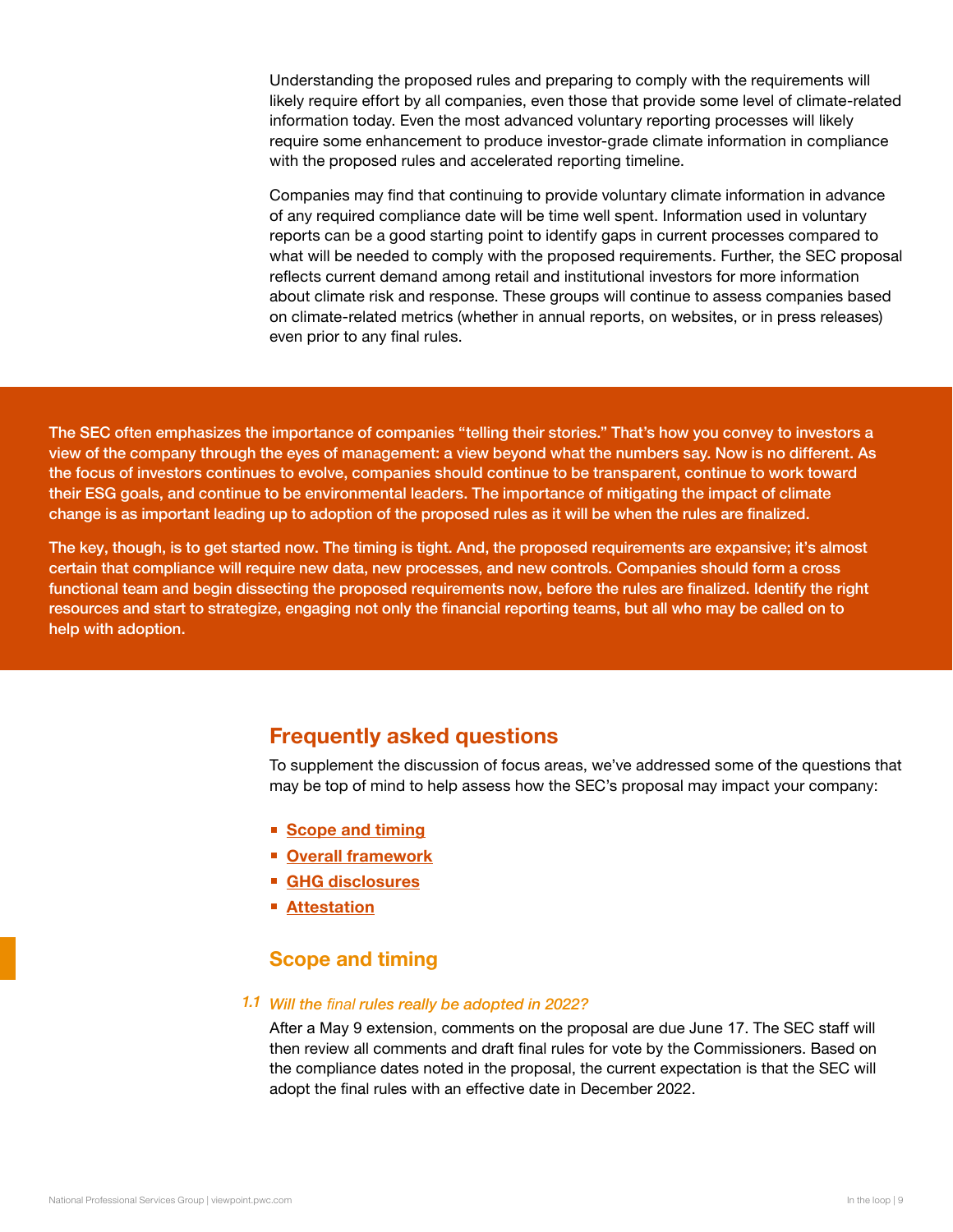As highlighted in Commissioner Peirce's dissenting statement, there could be legal challenges raised against the proposed rules. Some stakeholders believe the proposal exceeds the SEC's statutory authority and, in particular, that the proposed disclosure requirements do not align with protections under the First Amendment's freedom of speech clause. Some argue that the First Amendment's compelled-speech doctrine means that the SEC cannot force companies to express specific beliefs. While there is some precedent for SEC rules being delayed by legal proceedings, we expect new climate-related disclosures to be adopted in some form.

In addition, the SEC proposal reflects:

increased [investor] demand for more detailed information about the effects of the climate on a registrant's business and for more information about how a registrant has addressed climate-related risks and opportunities when conducting its operations and developing its business strategy and financial plan.

While investor demand has inspired many companies to voluntarily disclose more information about climate risks and impact, the proposed requirements formalize the need to give investors more. The SEC proposal is also consistent with developments in Europe and more broadly (see FAQ 1.4). With these motivations, finalizing the rule is among the Commission's top priorities.

As such, companies that delay in hopes of a legal reprieve or other operational delay in issuing the final rule may be scrambling if, as currently expected, the rules are adopted later this year.

#### Will all SEC registrants need to provide the new climate-related disclosures? 1.2

Generally, yes. The proposed rules would amend Regulation S-X and Regulation S-K (as well as other regulations), resulting in new requirements for most companies with publicly traded securities. The SEC has not proposed relief for emerging growth companies or foreign private issuers (FPIs), although the rules as proposed do not apply to asset-backed issuers or certain Canadian registrants (see discussion of Canadian issuers below).

The proposed disclosures would also be required in registration statements (e.g., Forms S-1, F-1, S-3, F-3) following the same timeline as the overall phase in.

The proposal does offer limited relief to smaller reporting companies (SRCs) by providing a longer transition period and exempting them from the Scope 3 emissions disclosure requirements. The proposal indicates the accommodations for SRCs are intended to mitigate the compliance burden for these registrants that may be less able to afford the fixed costs associated with GHG emissions reporting.

#### *Canadian registrants*

The rules as proposed do not amend Form 40-F, thus excluding Canadian companies that are eligible to report under the Multijurisdictional Disclosure System (MJDS). However, question 181 of the proposal asks various questions around this exemption, including whether Form 40-F filers should be required to comply with the proposal, the Canadian climate-related requirements under certain conditions, or to provide other disclosures.

#### 1.3 Private companies can ignore the new rules, right?

Although not directly subject to the rules, the proposed GHG disclosure requirements could sweep in private companies that have relationships with a public company—whether as customers, suppliers, investees, borrowers, or otherwise. Private companies considering an initial public offering would also need to be prepared to make these disclosures in their S-1 registration statements (with phase-in requirements based on issuer size).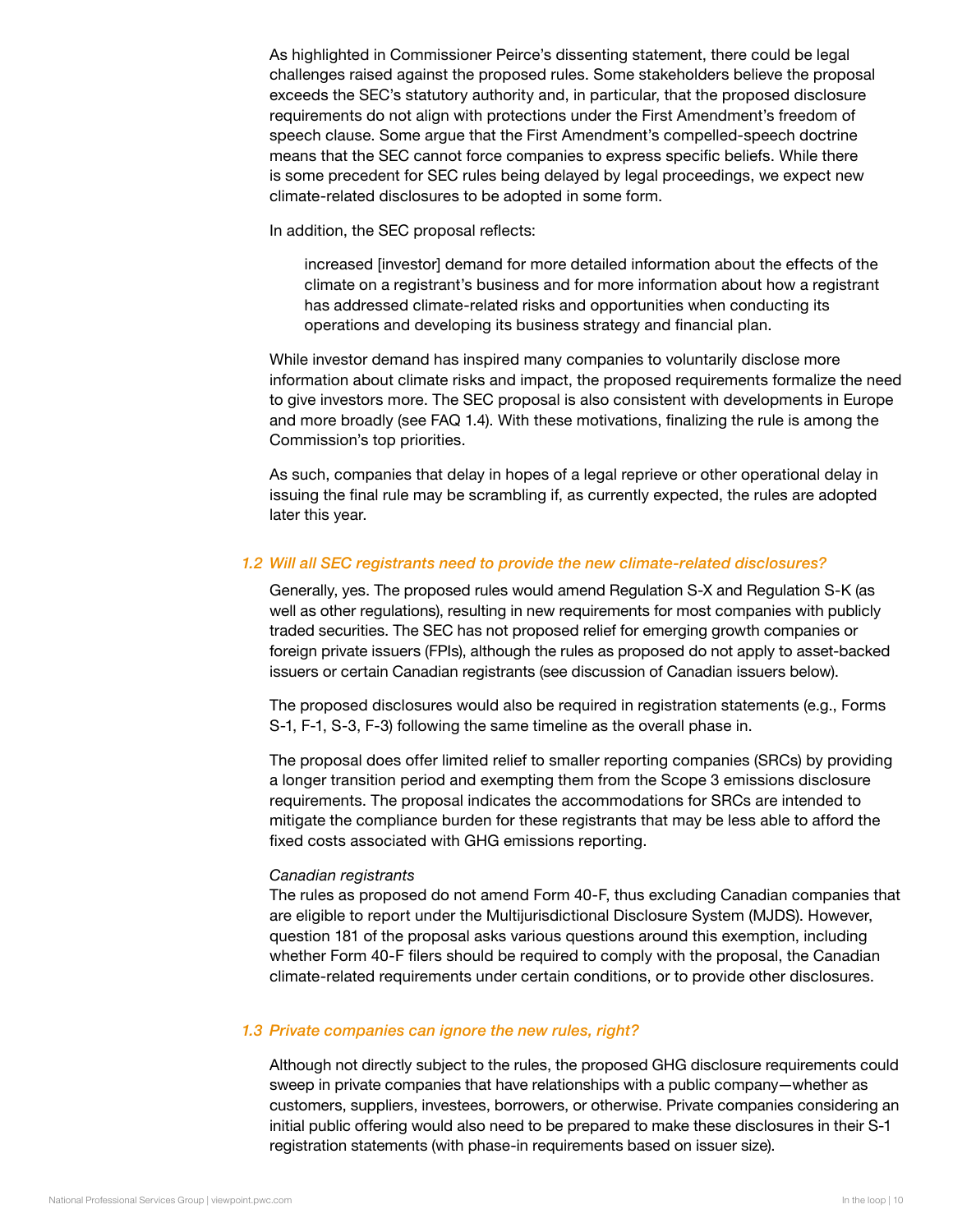Public companies would be required to include their proportionate amount of Scope 1 and Scope 2 emissions of equity method investments in their overall emissions disclosures, thus imposing this requirement on their investees. Further, public companies would need information from entities upstream (e.g., materials sourcing, materials processing, supplier activities) and downstream (e.g., transportation and distribution, processing of sold products, end of life treatment of sold products) in their value chain to accurately report their Scope 3 emissions, consistent with the requirements of the Greenhouse Gas Protocol (see FAQ 3.1).

ESG information, including climate-related data, may also impact investment in and lending activities to both public and private companies. Like other companies, financial institutions are being asked to take action on the impacts of climate change. Through the Glasgow Financial Alliance for Net-Zero (GFANZ), over 450 financial institutions totalling over \$130 trillion in assets have committed to net-zero initiatives. To reach these goals, financial institutions will need to measure their financed emissions and assess their level of risk related to climate change. This means they will be asking current and prospective investees for climate-related information, including Scope 1, Scope 2, and Scope 3 emissions, transition plans, and climate risk exposures.

In addition, once investors start receiving climate-related information from public companies, they may press private companies to provide similar disclosures. This trend has already begun with voluntary reporting, and the proposal will continue to put pressure on private companies to provide more climate-related information.

## 1.4 Now that the SEC has weighed in, should I still follow the Corporate Sustainability Reporting Directive (CSRD) and other global climate-related disclosure initiatives?

As proposed in April 2021, the European Union's (EU's) CSRD would require ESG disclosures for all large companies (as defined) in the EU as well as all companies listed on EU-regulated markets (with certain limited exceptions). Unlike the SEC's proposal, the CSRD would require companies to use "double materiality" and consider the impacts the entity has on sustainability matters (an inside-out perspective) in addition to how sustainability matters impact the entity's performance, position, and development (an outside-in perspective) in identifying required disclosures. Key points of the CSRD continue to be debated and whether the SEC reporting requirements will be deemed equivalent (thus potentially allowing US companies to satisfy their CSRD requirements with SEC reporting) is still unknown. In addition, the proposed assurance requirements may differ. Given the wide swath of companies potentially in the scope of the CSRD requirements, companies potentially impacted should not ignore ongoing developments. See our In the loop *[Why US companies should not ignore Europe's ESG proposals](https://viewpoint.pwc.com/dt/us/en/pwc/in_the_loop/in_the_loop_US/uscoshouldnotignoreesgprop.html)* for more information.

Developments at the International Sustainability Standards Board (ISSB) should also be monitored. The ISSB was formed by the IFRS Foundation in 2021 as a global sustainability disclosure standard-setter. The ISSB [issued its first two exposure drafts](https://viewpoint.pwc.com/dt/gx/en/pwc/in_briefs/in_briefs_INT/in_briefs_INT/The-ISSB-sustainability-exposure-.html) covering general disclosure requirements and climate-related disclosures on March 31, 2022 and expects to finalize the standards near the end of 2022. Although these rules are not expected to directly impact US registrants, because all of these standard setters are proceeding with similar timing, global developments may also influence the final SEC rules.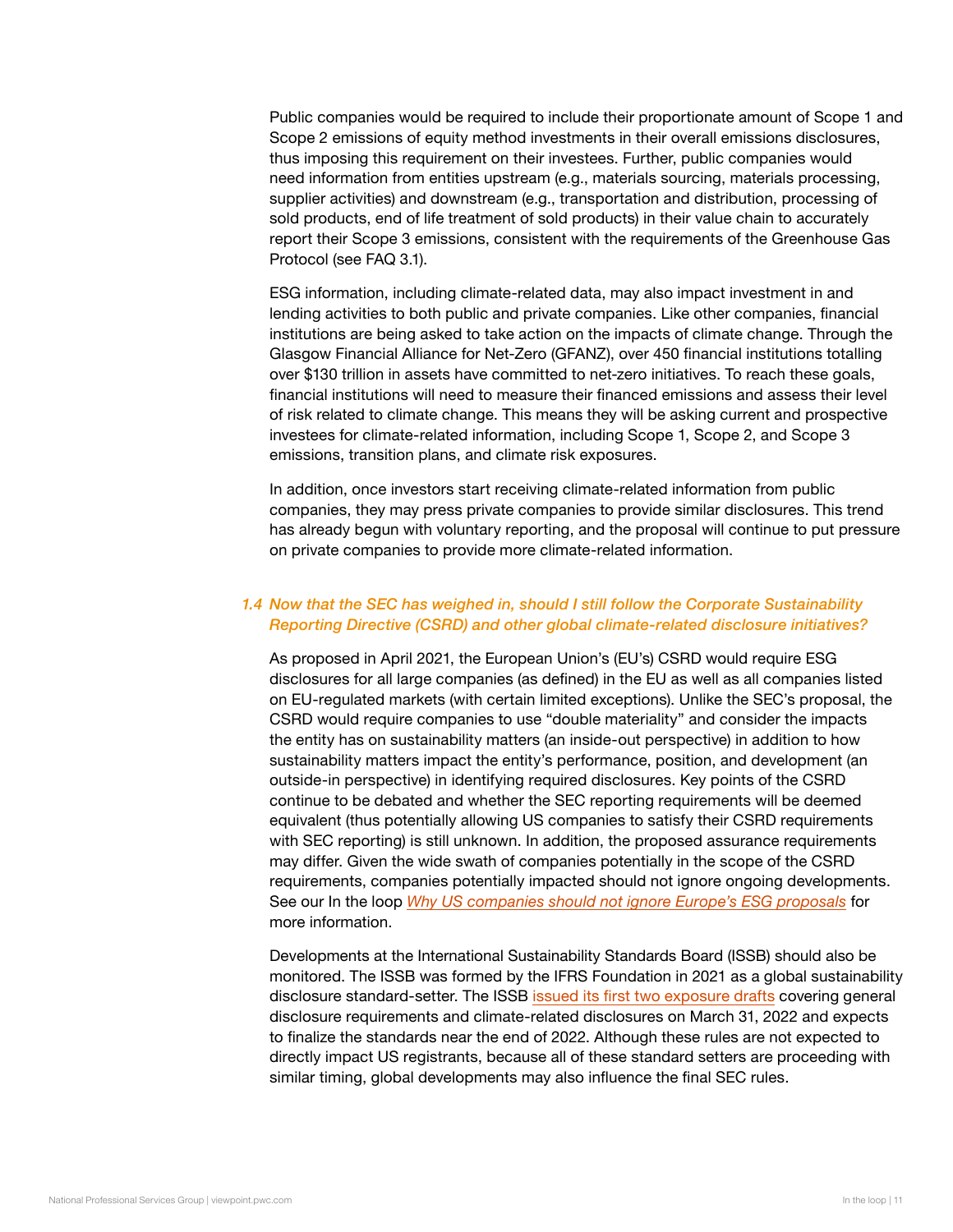# Overall framework

## <span id="page-11-0"></span>What is TCFD and why did the SEC leverage it in developing its proposed climate-2.1 related disclosure rules?

TCFD refers to the Financial Stability Board's [Task Force on Climate-related Financial](https://www.fsb-tcfd.org/)  [Disclosures.](https://www.fsb-tcfd.org/) The TCFD framework establishes eleven disclosure topics and provides a structure for the assessment, management, and disclosure of climate-related financial risks within four pillars: governance, strategy, risk management, and metrics and targets.

The SEC's proposal is modeled in part on the TCFD recommendations as they have been widely accepted by issuers, investors, and other market participants. The TCFD's recommendations have been incorporated into other voluntary climate reporting frameworks, including the Global Reporting Initiative (GRI) and Sustainability Accounting Standards Board (SASB). Further, in June 2021, the G7 group of countries agreed on mandatory disclosure based on TCFD and countries including New Zealand, Switzerland, and the United Kingdom have adopted mandatory TCFD-based disclosures. As discussed in the proposing release, the SEC believes that "proposing rules based on the TCFD framework may facilitate achieving … balance between eliciting better disclosures and limiting compliance costs."

## 2.2 Climate-related risks are not material to our company. Will I still be required to make disclosures under the proposed rules?

Overall, the proposed disclosures are based on a concept of materiality that will be familiar to financial statement preparers and users. However, the release introduces the concept of materiality over the short, medium, and long term and further states that the materiality determination "is similar to what is required when preparing the MD&A section in a registration statement or annual report." Commissioner Peirce specifically calls out this "similarity" and the time horizons in her rebuttal as potentially difficult and inconsistent to apply in practice.

#### No materiality threshold Bright-line threshold Mixed materiality threshold • All companies would be required to disclose Scope 1 and Scope 2 emissions disaggregated by the seven specified types of greenhouse gas, as well as in the aggregate, in gross terms, without regard to any purchased or generated offsets. • All companies would be required to disclose "GHG intensity" ("carbon intensity"), a ratio that expresses GHG emissions—combined for Scope 1 and Scope 2—in terms of metric tons of CO<sub>2</sub>e per unit of total revenue and per unit of total production for the fiscal year. • In the footnotes, registrants would be required to disclose financial impact metrics based on the absolute value of both positive and negative impacts of severe weather events, other natural conditions, transition activities, and identified climate-related risks that exceed 1% of relevant financial statement line items, either individually or in the aggregate. • In the footnotes, registrants would be required to disclose expenditure metrics based on the total amount of expenses and capitalized costs related to climate events or transition activities if those amounts exceed 1% of total expenses or total capitalized costs. • Large accelerated, accelerated, and non-accelerated filers would be required to disclose Scope 3 emissions, by category, if (1) material or (2) if they have set an emissions reduction target or goal that includes its Scope 3 emissions. If Scope 3 disclosures are required, the registrant would also be required to disclose Scope 3 intensity.

#### In addition, the proposal provides a prescriptive approach to disclosure in certain places: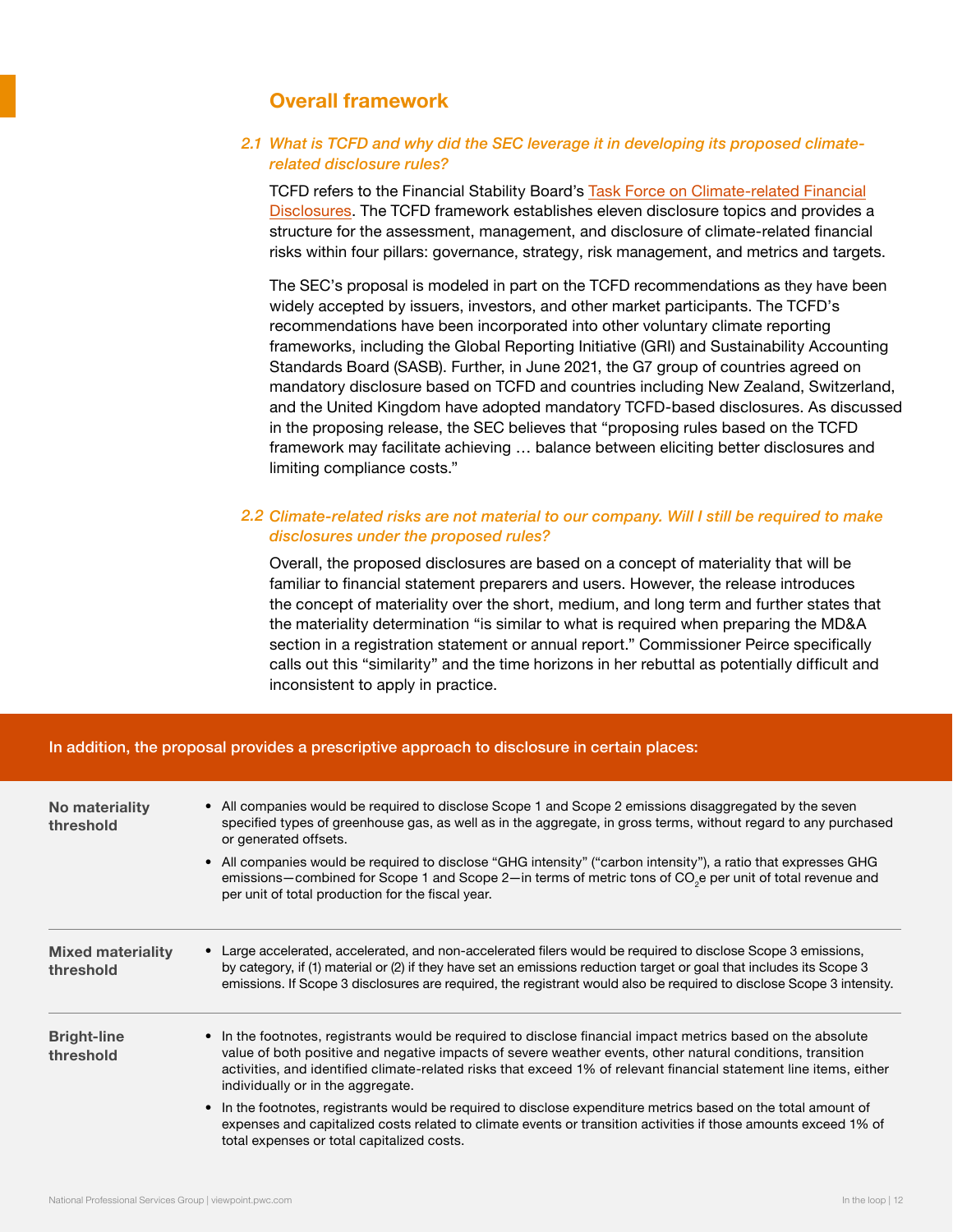Certain of the disclosures require significant granularity, including: zip code location of properties in areas of physical risk (including the type of risk); the location and percentage of assets located in flood hazard zones; and the amount and location of assets in regions of high or extremely high water stress, as well as the percentage of water usage from water withdrawn in those regions. These disclosures would only be required if the related risks are material to the registrant; however, if the risk is material, the disclosure is required, and cannot be omitted on the basis of immateriality.

So, in some cases, the determination of whether disclosure is required will be based on a familiar materiality assessment while in others, disclosure requirements are strictly prescribed. As a result, while some disclosures are mitigated by immateriality, some are simply required by all. Thus, it's likely that all registrants will be impacted by the new disclosure requirements.

#### 2.3 What does the SEC mean by "climate-related risks"?

The SEC proposal would require disclosure of climate-related risks in annual reports and registration statements in a separately captioned "Climate-Related Disclosure" section. The SEC avoids debate about what constitutes a "climate-related risk" by specifically defining it to include two types of risk: physical and transition. Among other disclosures, the proposed rules require disclosure about these risks at a 1% threshold (see FAQ 2.2). The SEC's description of climate-related risks includes the following:

#### *Physical risks*

Physical risks primarily relate to "extreme" (or "severe") weather events and other natural conditions including flooding, drought, wildfires, extreme temperatures, and sea level rise. In addition, the definition of physical risks specifically includes the following two types of risks:

- "Acute risks" are "event-driven risks related to shorter-term extreme weather events, such as hurricanes, floods, and tornadoes."
- "Chronic risks" are risks arising from "longer term weather patterns and related effects, such as sustained higher temperatures, sea level rise, drought, and increased wildfires, as well as related effects such as decreased arability of farmland, decreased habitability of land, and decreased availability of fresh water."

Registrants would be required to identify the nature of the physical risk and whether it is acute or chronic. The SEC asks several questions about "severe weather events and other natural conditions," including whether it is clear what is required, whether they should further specify what is included, and further inquiring if additional examples are required (SEC proposal questions 61 and 63). However, by explicitly defining the items expected to be disclosed as physical risks, the SEC is sidestepping debate about whether certain items are caused by climate change, and instead is simply decreeing that disclosure is required.

#### *Transition risks*

Transition risks involve risks related to the potential transition to a lower carbon economy. As defined, transition risks cast a wide net:

Transition risks would include, but are not limited to, increased costs attributable to climate-related changes in law or policy, reduced market demand for carbonintensive products leading to decreased sales, prices, or profits for such products, the devaluation or abandonment of assets, risk of legal liability and litigation defense costs, competitive pressures associated with the adoption of new technologies, reputational impacts (including those stemming from a registrant's customers or business counterparties) that might trigger changes to market behavior, changes in consumer preferences or behavior, or changes in a registrant's behavior.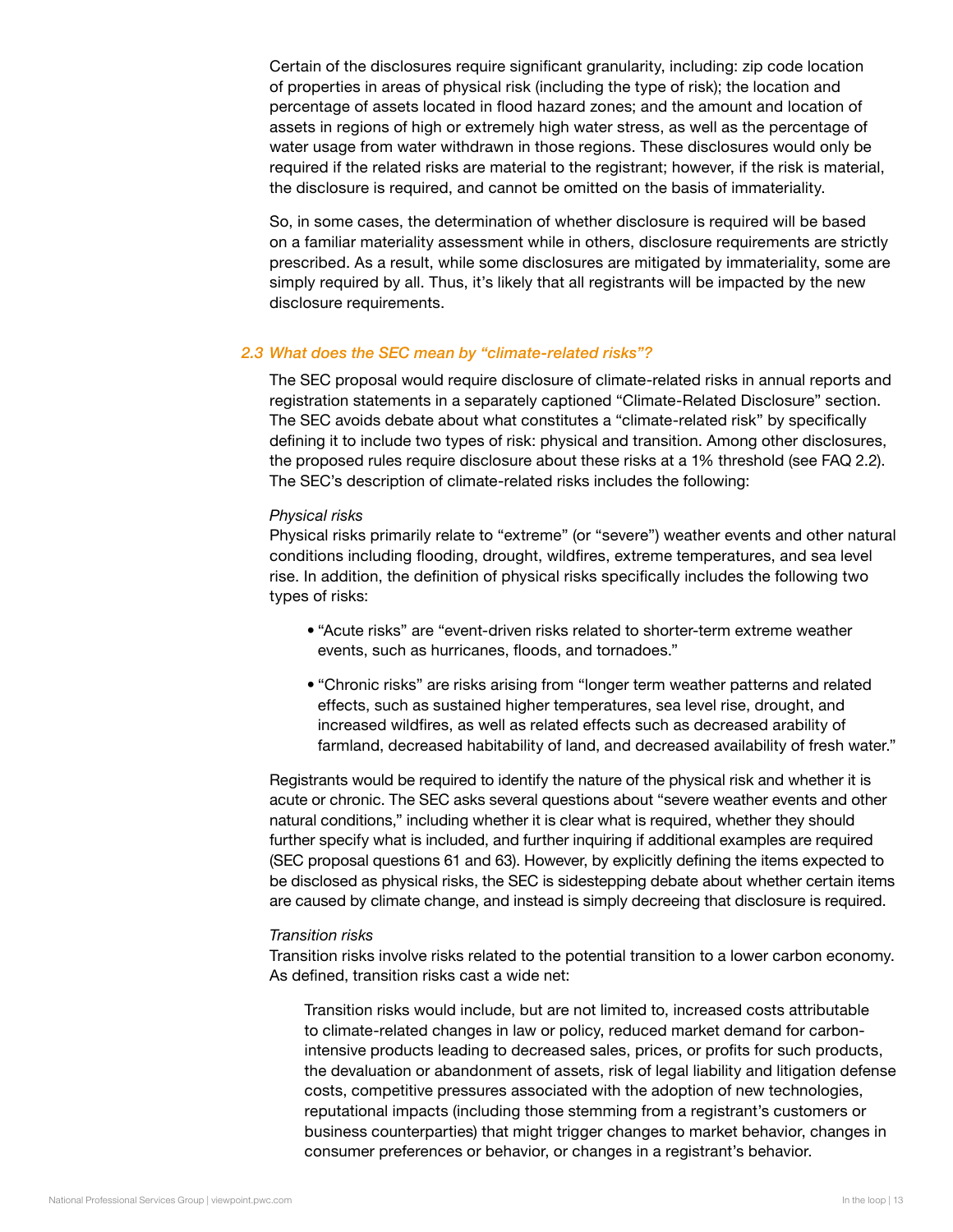The SEC provides an example that a company located in a jurisdiction with a GHG reduction requirement would likely be exposed to transition risk associated with implementation of these reductions. Given the proposed scope of transition risks, a company would need to think broadly about how its business may be impacted over the short, medium, and long term by these risks. This may be challenging given the evolving regulatory environment and the inherent uncertainty associated with the impact of climate change.

#### What's the relationship between the climate-related risk disclosures and the financial 2.4impact and expenditure metrics required to be disclosed in the footnotes?

Registrants would be required to provide a narrative discussion of climate-related risks in a separately-captioned "Climate-Related Disclosure" section of annual reports and registration statements (see FAQs 1.2 and 2.3).

The proposed rules would also require quantitative disclosure of the impact of identified climate-related risks—including physical risks, such as severe weather events and other natural conditions, as well as transition risks—in the notes to the financial statements. Specifically, companies would be required to disclose financial impact metrics if the aggregate absolute value of positive and negative impacts arising from (1) severe weather events, and other natural conditions, (2) transition activities, and (3) identified climaterelated risks is greater than 1% of the impacted line item. The proposed rules provide examples of potential impacts, such as changes to revenue or costs from disruptions to business operations, impairment charges, and changes to loss contingencies.

For all financial statement line items for which the threshold is met, a company would be required to separately disclose the following:

- Positive impacts of severe weather and other natural conditions
- Negative impacts of severe weather and other natural conditions
- Positive impacts of transition activities
- Negative impacts of transition activities

Similarly, registrants would be required to provide separate disclosure of expenditures (expensed or capitalized) to mitigate risks of severe weather events and other natural conditions as well as expenditures related to transition activities, following the same 1% threshold. Further, the proposal's description of the footnote disclosure of expenditure metrics indicates that these disclosures would include amounts incurred:

to increase the resilience of assets or operations, retire or shorten the estimated useful lives of impacted assets, relocate assets or operations at risk, or otherwise reduce the future impact of severe weather events and other natural conditions on business operations.

#### As well as amounts related to:

research and development of new technologies, purchase of assets, infrastructure, or products that are intended to reduce GHG emissions, increase energy efficiency, offset emissions (purchase of energy credits), or improve other resource efficiency.

The list of items captured in these disclosures is broad and may require process and other changes to accurately report these amounts at the prescribed level of detail. Companies would also need to disclose how other estimates and assumptions in the financial statements are impacted by the identified climate-related risks, for example, changes in useful lives of long-lived assets and the related impact on depreciation and asset retirement obligations.

Additionally, companies would be required to disclose the impact of the identified climate-related risks (separately for physical risks and transition risks) on any of the financial statement metrics disclosed in the footnotes.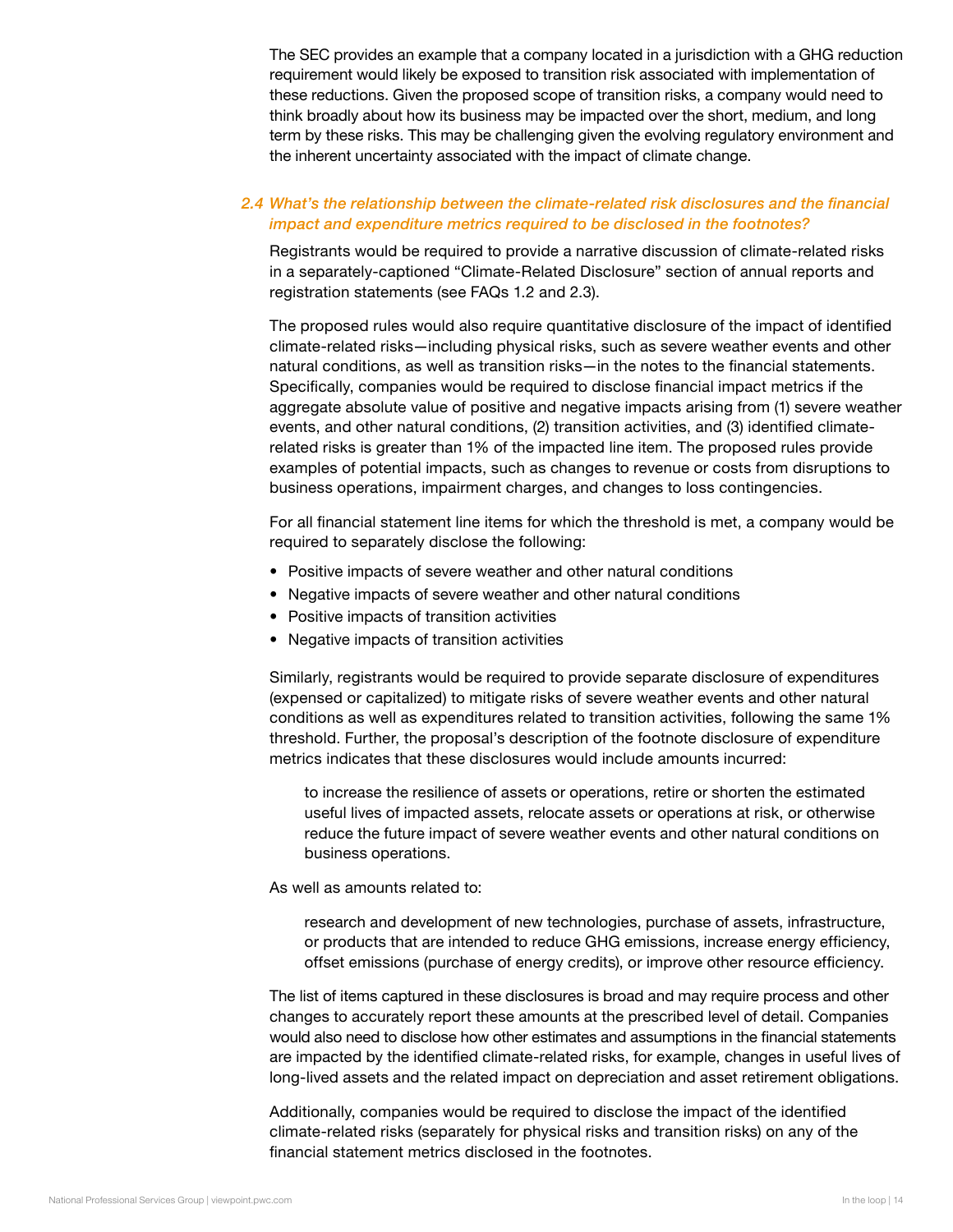# GHG disclosures

#### <span id="page-14-0"></span>3.1 Am I the only one who doesn't understand the difference among Scope 1, Scope 2, and Scope 3 emissions?

The most common global framework used to measure and manage greenhouse gas emissions is the [Greenhouse Gas Protocol](https://ghgprotocol.org/about-us) (the GHG Protocol). The GHG Protocol was jointly developed in 1998 by the World Business Council for Sustainable Development and the World Resources Institute and, as noted by the SEC, its greenhouse gas accounting standards have been widely incorporated into sustainability reporting frameworks. Specifically, its [Corporate Accounting and Reporting Standard](https://ghgprotocol.org/corporate-standard) provides a uniform framework for measuring and reporting the seven greenhouse gases covered by the Kyoto Protocol—and the subject of the SEC's proposed GHG reporting rules. The GHG Protocol divides greenhouse gases into "scopes" (see below) to provide distinctions between a company's direct and indirect emissions.

The SEC's proposed reporting "draws upon" the GHG Protocol; the proposed rules include definitions of Scope 1, Scope 2, and Scope 3 emissions that are substantially similar to the GHG Protocol discussion. The SEC's intent is to reduce compliance costs and aid investors by sharing concepts and basic vocabulary with this well known standard. However, companies should ensure they familiarize themselves with the SEC's definitions, as follows:

# Scope 1 **Direct**

"direct GHG emissions from operations that are owned or controlled by a registrant"

# Scope 2

#### Indirect, from utilities used

"indirect GHG emissions from the generation of purchased or acquired electricity, steam, heat, or cooling that is consumed by operations owned or controlled by a registrant"

# Scope 3

#### Indirect, from upstream and downstream value chain

"all indirect GHG emissions not otherwise included in a registrant's Scope 2 emissions, which occur in the upstream and downstream activities of a registrant's value chain. Upstream emissions include emissions attributable to goods and services that the registrant acquires, the transportation of goods (for example, to the registrant), and employee business travel and commuting. Downstream emissions include the use of the registrant's products, transportation of products (for example, to the registrant's customers), end of life treatment of sold products, and investments made by the registrant."

The proposed rules reflect some key differences from the GHG Protocol, including how organizational boundaries are determined, as well as the required methodology for calculation of GHG emissions. Specifically, the proposed SEC rules would not require registrants to use the GHG Protocol standards and guidance when calculating GHG emissions, although they expect many registrants will.